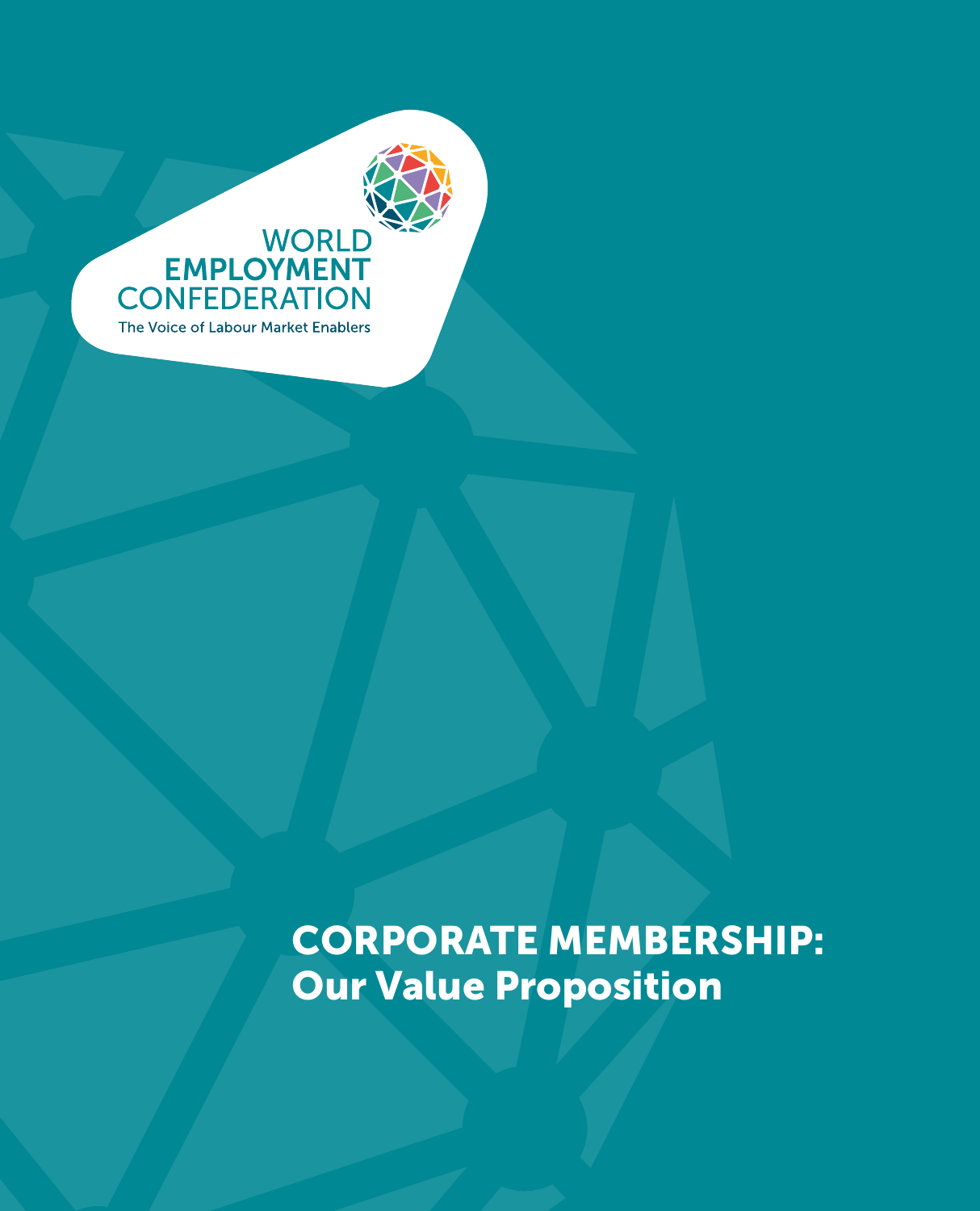# How we serve our members

The World Employment Confederation is the voice of the employment industry at global level. It connects representatives of the workforce solutions sector from 50 countries and 7 of the largest global companies with a unique network of international policy makers, think tanks, social partners and the academic world. Members of the World Employment Confederation cover a wide range of HR services, including agency work, direct recruitment, career management, RPO and MSP.

The World Employment Confederation plays an essential role in fostering the recognition of the positive economic and social contribution of the employment industry in enabling work, adaptation, security and prosperity in the labour market. The overall goal of the World Employment Confederation is to pave the way for the sustainable growth of the employment industry all around the world.

# What do we do?

The World Employment Confederation sets the benchmark for industry standards through advocacy, thought leadership, profiling the sector, best practice sharing and capacity building.

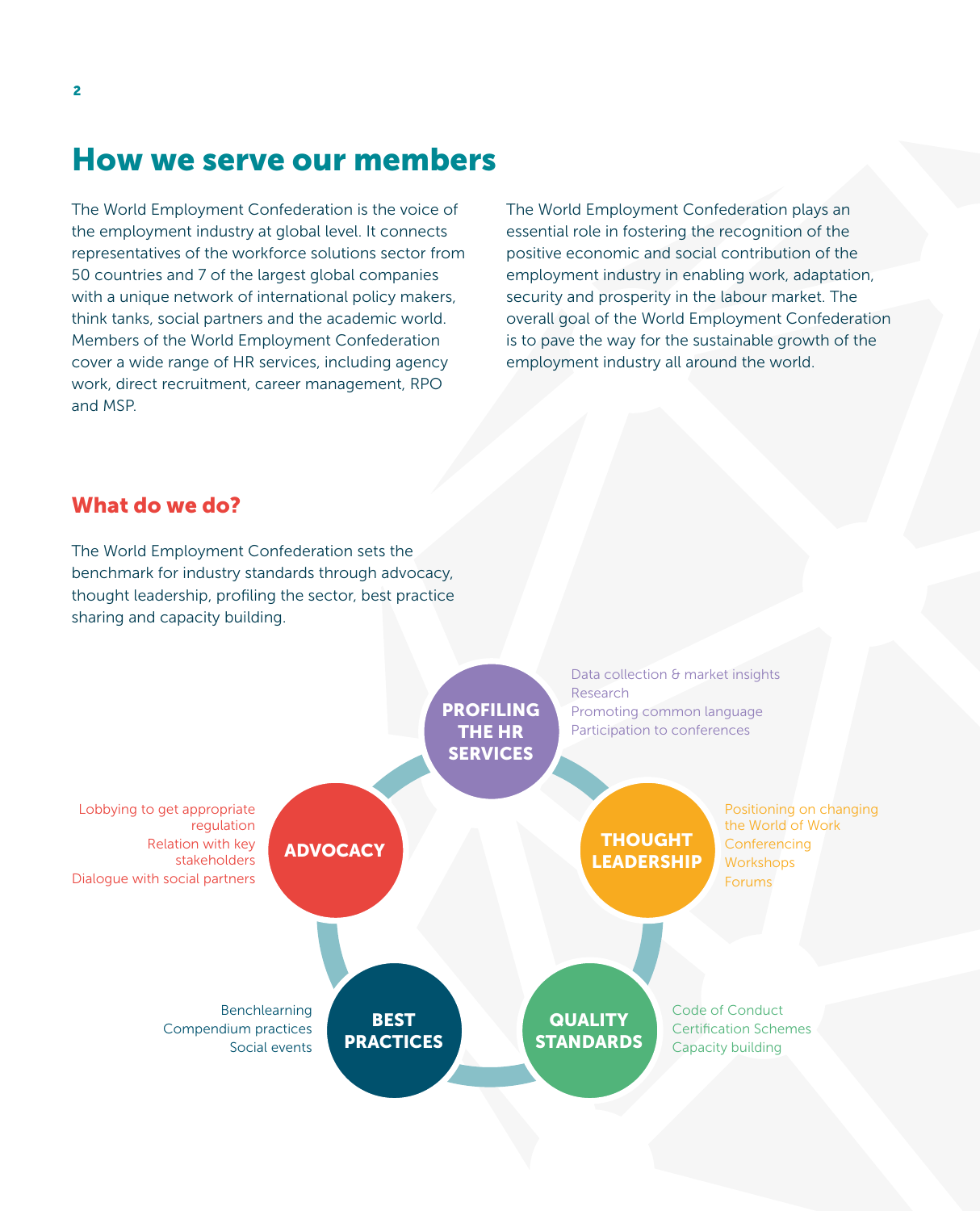# Why join?

Membership to the World Employment Confederation means growth & leadership!



#### Foster new business opportunities

- Get support for the development of existing and new HR services (access to policymakers, info on legal framework, develop common understanding)
- Get access to industry intelligence and market trends
- Open doors to 50 national markets via WEC national federation members

#### Protect your business

- Input into the advocacy activities of WEC to secure the highest enabling environment for your business
- Increase your business efficiency by getting guidance on compliance issues
- Rely on WEC as a common voice and mediator for the industry

### Compete in a level-playing field environment

- Be part of the effort to ensure that industry practices are complying with quality standards
- Contribute to the fight for enforcement of appropriate regulation
- Cooperate with some other leading global workforce solutions companies on noncompetitive issues to fight 'rogue traders' and non-ethical players



### Join the industry elite as a recognised market leader

- Play an active role in advocating campaigns to secure an enabling environment for your business development
- Secure a role in the thought leadership on the changing world of work
- Exchange best practices with your peers
- Get the possibility to enhance the profile and visibility of the industry

#### Get a voice at the industry's table

- Play an active role and be part of the decisionmaking process regarding the development strategy of the employment industry
- Voice your interests and positions vis-à-vis a community of workforce solutions experts
- Get access to key relevant international stakeholders (global policymakers, academics, trade unions, employer associations etc.)
- Drive the data collection and market insights on the industry

### Be part of a global community

- Get access to a unique, actively engaged, worldwide community grouping national associations with local, regional and global corporations
- Play a steering role with regard to 50 national federations by representing the industry (promoting and developing quality standards and compliance)
- Gain and share industry expertise through conferences, workshops and webinars designed by and for staffing industry experts